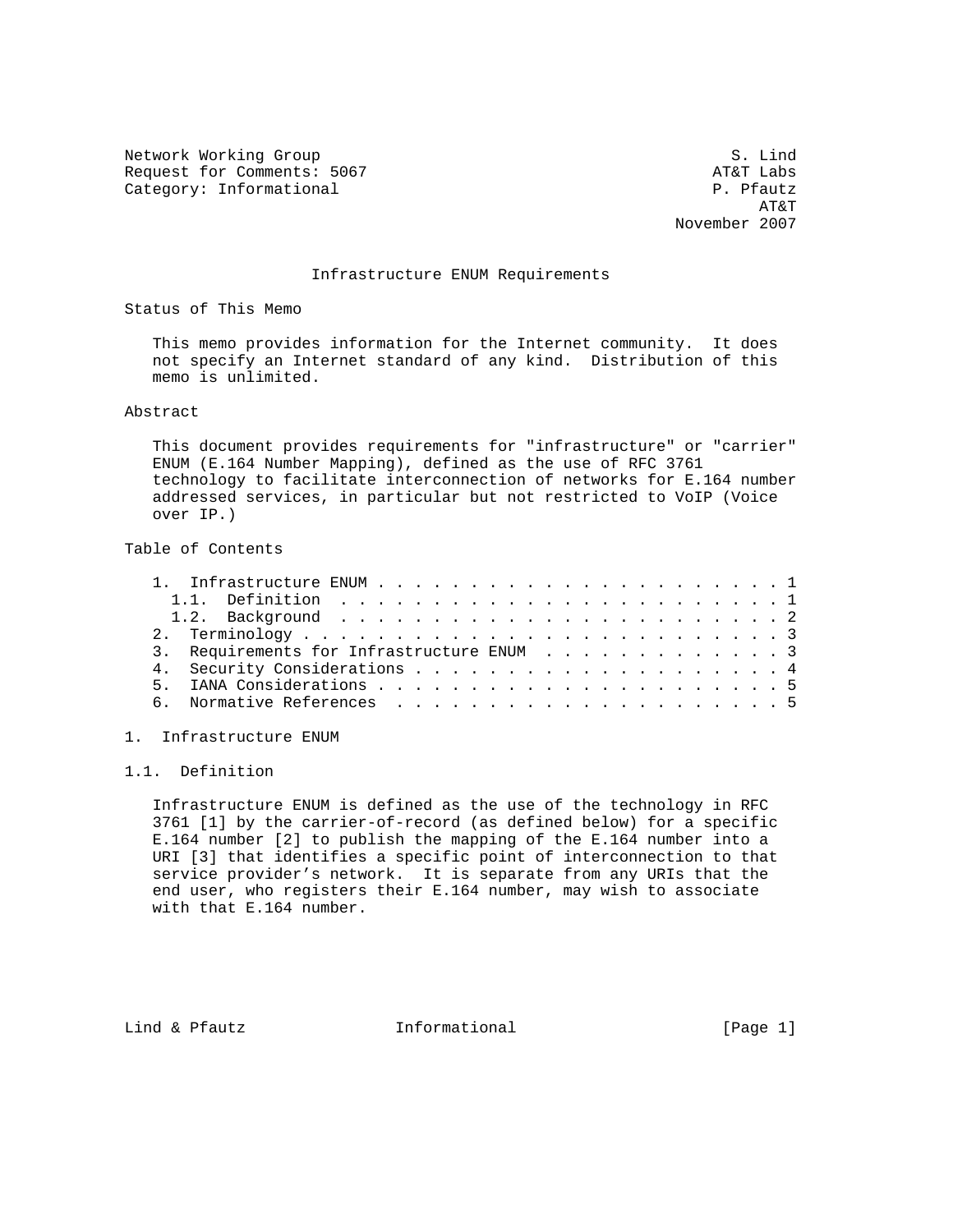"Infrastructure ENUM" is distinguished from "End User ENUM", defined in RFC3761 [1], in which the entity or person having the right to use a number has the sole discretion about the content of the associated domain and thus the zone content. From a domain registration perspective, the end user number assignee is thus the registrant. Within the infrastructure ENUM namespace, we use the term "carrier of-record" for the entity having discretion over the domain and zone content and acting as the registrant. The "carrier-of-record" is:

 o The Service Provider to which the E.164 number was allocated for end user assignment, whether by the National Regulatory Authority (NRA) or the International Telecommunication Union (ITU), for instance, a code under "International Networks" (+882) or "Universal Personal Telecommunications (UPT)" (+878) or,

 o if the number is ported, the service provider to which the number was ported, or

 o where numbers are assigned directly to end users, the service provider that the end user number assignee has chosen to provide a Public Switched Telephone Network/Public Land Mobile Network (PSTN/ PLMN) point-of-interconnect for the number.

 It is understood that the definition of carrier-of-record within a given jurisdiction is subject to modification by national authorities.

### 1.2. Background

 Voice service providers use E.164 numbers currently as their main naming and routing vehicle. Infrastructure ENUM in e164.arpa or another publicly available tree allows service providers to link Internet-based resources such as URIs to E.164 numbers. This allows service providers, in addition to interconnecting via the PSTN/PLMN (or exclusively), to peer via IP-based protocols. Service providers may announce all E.164 numbers or number ranges they host, regardless of whether the final end user device is on the Internet, on IP-based open or closed Next Generation Networks (NGNs), or on the PSTN or PLMN, provided that an access point of some type to the destination service provider's network is available on the Internet. There is also no guarantee that the originating service provider querying infrastructure ENUM is able to access the ingress network element of the destination provider's network. Additional peering and accounting agreements requiring authentication may be necessary. The access provided may also be to a shared network of a group of providers, resolving the final destination network within the shared network.

Lind & Pfautz **Informational** [Page 2]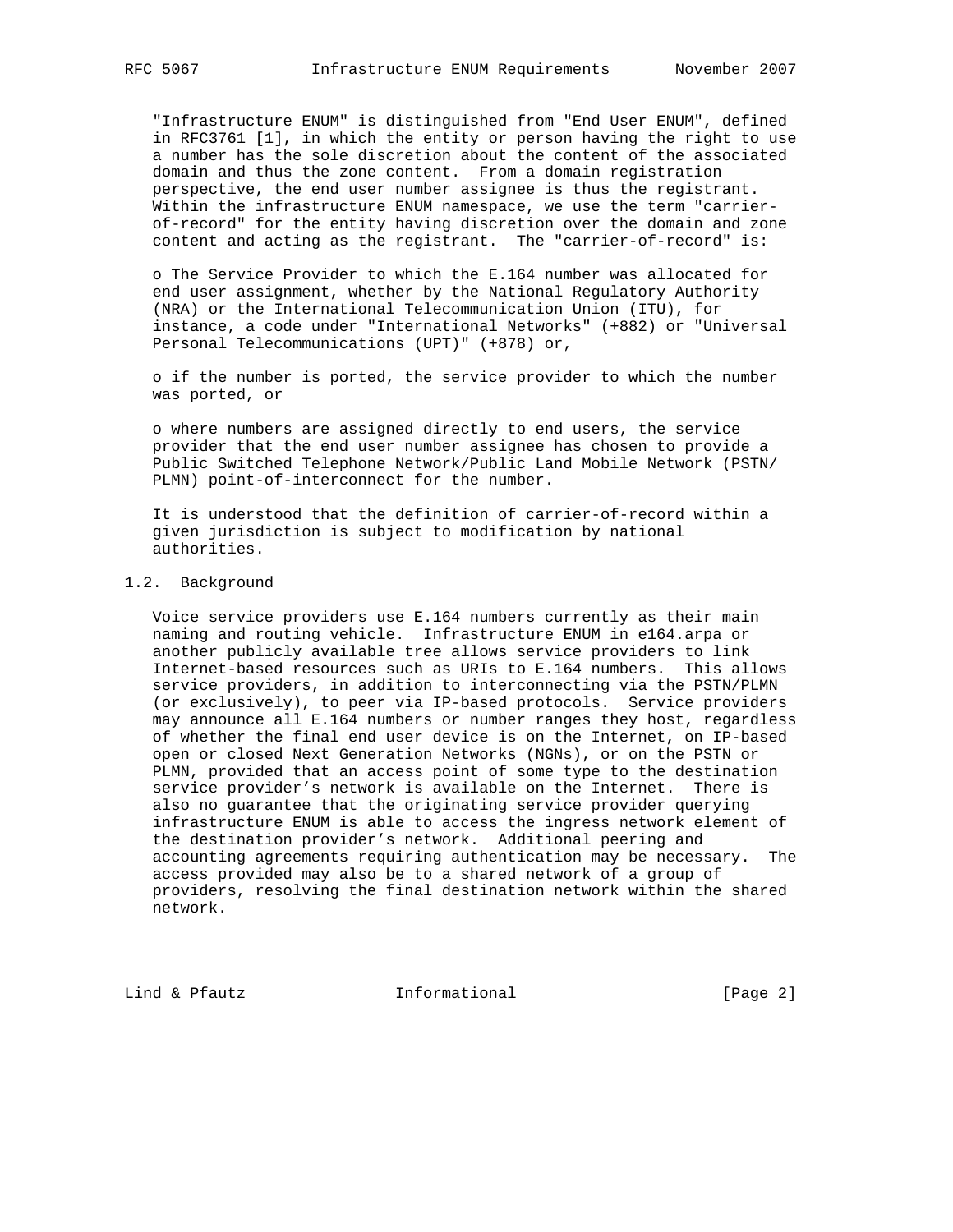- 
- 2. Terminology

 The key words "MUST", "MUST NOT", "REQUIRED", "SHALL", "SHALL NOT", "SHOULD", "SHOULD NOT", "RECOMMENDED", "MAY", and "OPTIONAL" in this document are to be interpreted as described in BCP 14, RFC2119 [4].

- 3. Requirements for Infrastructure ENUM
	- 1. Infrastructure ENUM SHALL provide a means for a provider to populate DNS resource records (RRs) for the E.164 numbering resources for which it is the carrier-of-record in a single common publicly accessible namespace. The single common namespace ultimately designated may or may not be the same as that designated for End User ENUM (e164.arpa.) The Fully- Qualified Domain Name (FQDN) in the resulting resource records will not necessarily belong to or identify the carrier-of-record.
	- 2. Queries of infrastructure ENUM fully qualified domain names MUST return a result, even if the result is Refused (RCODE = 5). Queries must not be rejected without response, e.g., based on access control lists.
	- 3. Infrastructure ENUM SHALL support RRs providing a URI that can identify a point of interconnection for delivery to the carrier of-record of communications addressed to the E.164 number.
	- 4. Infrastructure ENUM SHOULD be able to support an Internet Registry Information Service (IRIS) [5] capability that allows qualified parties to obtain information regarding the E.164 numbering resources and the corresponding carrier-of-record. Determination of what information, if any, shall be available which parties for geographic numbers is a national matter.
	- 5. Implementation of infrastructure ENUM MUST NOT restrict the ability of an end user, in a competitive environment, to choose a Registrar and/or name server provider for End User ENUM registrations.
	- 6. The domain name chosen for infrastructure ENUM and any parent domains MUST be hosted on name servers that have performance characteristics and supporting infrastructure that is comparable to those deployed for the Internet root name servers. Those name servers for infrastructure ENUM should be configured and operated according to the guidelines described in [6].
	- 7. Infrastructure ENUM MUST meet all reasonable privacy concerns about visibility of information over which an end user has no control. It should, for example, support mechanisms to prevent

Lind & Pfautz **Informational** [Page 3]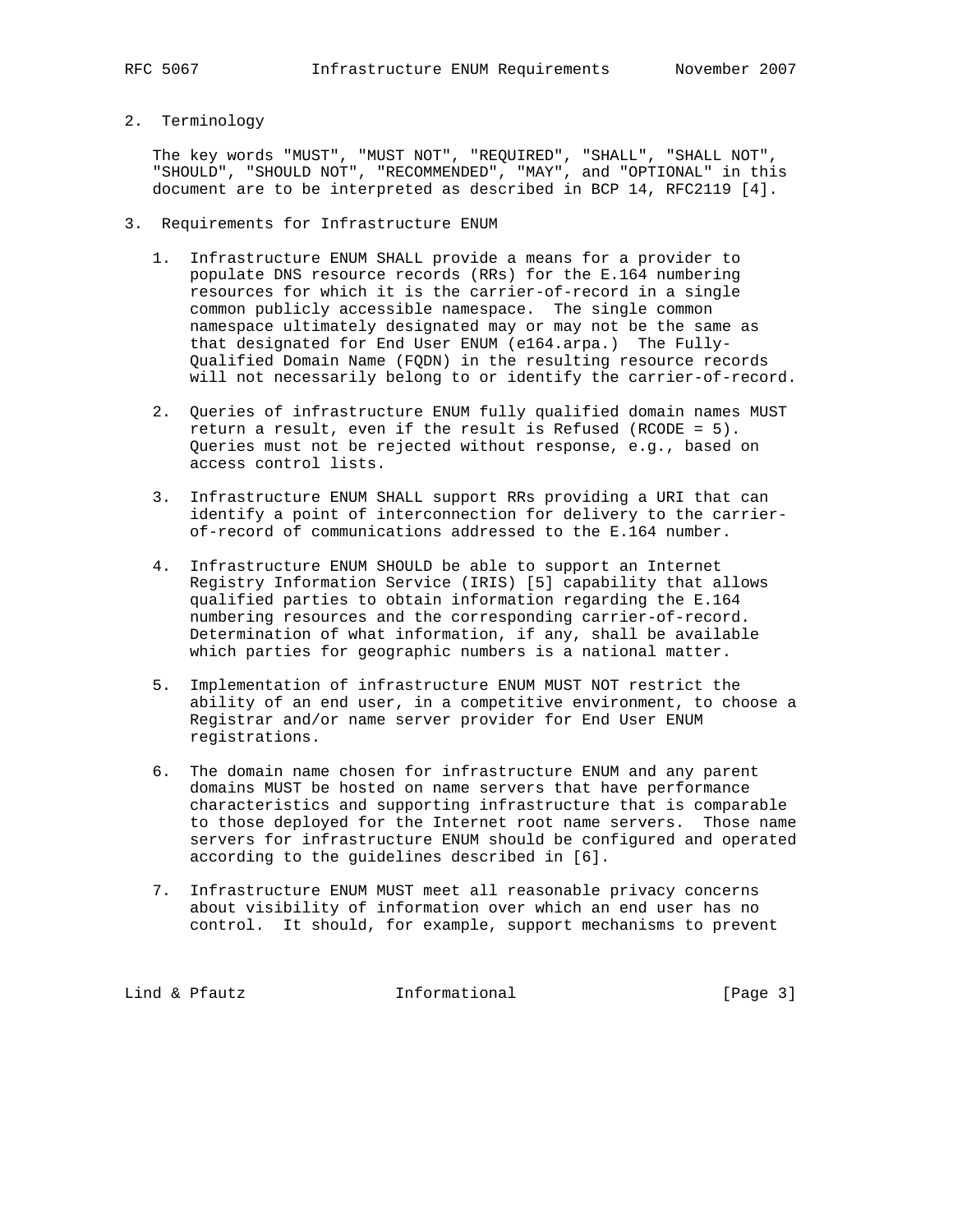discovery of unlisted numbers by comparison of ENUM registrations against directory listings, or inadvertent disclosure of user identity.

- 8. Proposed implementations of infrastructure ENUM SHOULD:
	- A. Minimize changes required to existing requirements that are part of RFC 3761.
	- B. Work with open as well as closed numbering plans.
	- C. Not require additional functionality of resolvers at large though they may require additional functionality in service provider resolvers that would make use of infrastructure ENUM.
	- D. Minimize the number of lookups required to obtain as many NAPTR (Naming Authority Pointer) records (end user and infrastructure) as possible.
	- E. Minimize knowledge of the numbering plan required of resolvers making use of Infrastructure ENUM.
	- F. Maximize synergies with End User ENUM.
	- G. Support interworking with private ENUM trees. (In this context, a private ENUM tree is one that is not under e164.arpa or whatever namespace is chosen for infrastructure ENUM but uses instead a privately held domain.)
- 4. Security Considerations

 Existing security considerations for ENUM (detailed in [1]) still apply. Since infrastructure ENUM involves carriers where RFC 3761 mainly considered indviduals, implementations meeting these requirements SHOULD reconsider the RFC 3761 security model given this difference in actors concerned. Note that some registration validation issues concerning End User ENUM may not apply to infrastructure ENUM. Where the Tier 1 registry is able to identify the provider serving a number, e.g., based on industry data for number block assignments and number portability, registration might be more easily automated and a separate registrar not required.

 Some parties have expressed concern that an infrastructure ENUM could compromise end user privacy by making it possible for others to identify unlisted or unpublished numbers based on their registration in ENUM. This can be avoided if providers register all of the their allocated (as opposed to assigned) numbers. Unassigned numbers

Lind & Pfautz **Informational** [Page 4]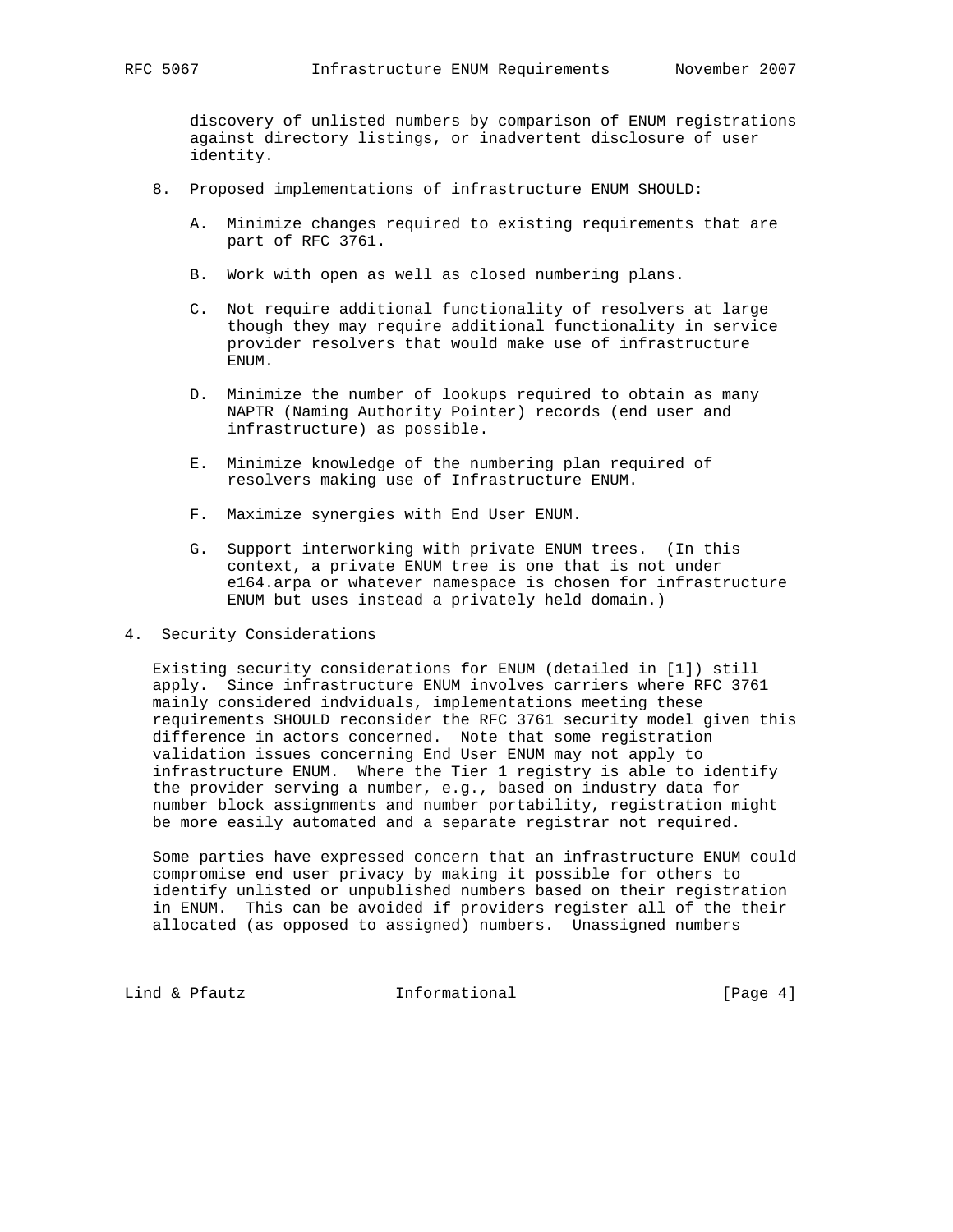should be provisioned to route to the provider's network in the same fashion as assigned numbers and only then provide an indication that they are unassigned. In that way, provider registration of a number in ENUM provides no more information about the status of a number than could be obtained by dialing it.

 Implementers should take care to avoid inadvertent disclosure of user identities, for example, in the URIs returned in response to infrastructure ENUM queries.

5. IANA Considerations

 This document includes no actions to be taken by IANA. The architecture ultimately chosen to meet the requirements may require IANA actions.

- 6. Normative References
	- [1] Faltstrom, P. and M. Mealling, "The E.164 to Uniform Resource Identifiers (URI) Dynamic Delegation Discovery System (DDDS) Application (ENUM)", RFC 3761, April 2004.
	- [2] International Telecommunication Union-Telecommunication Standardization Sector, "The International Public Telecommunication Numbering Plan", Recommendation E.164", February 2005.
	- [3] Berners-Lee, T., Fielding, R., and L. Masinter, "Uniform Resource Identifier (URI): Generic Syntax", STD 66, RFC 3986, January 2005.
	- [4] Bradner, S., "Key words for use in RFCs to Indicate Requirement Levels", BCP 14, RFC 2119, March 1997.
	- [5] Newton, A. and M. Sanz, "IRIS: The Internet Registry Information Service (IRIS) Core Protocol", RFC 3981, January 2005.
	- [6] Bush, R., Karrenberg, D., Kosters, M., and R. Plzak, "Root Name Server Operational Requirements", BCP 40, RFC 2870, June 2000.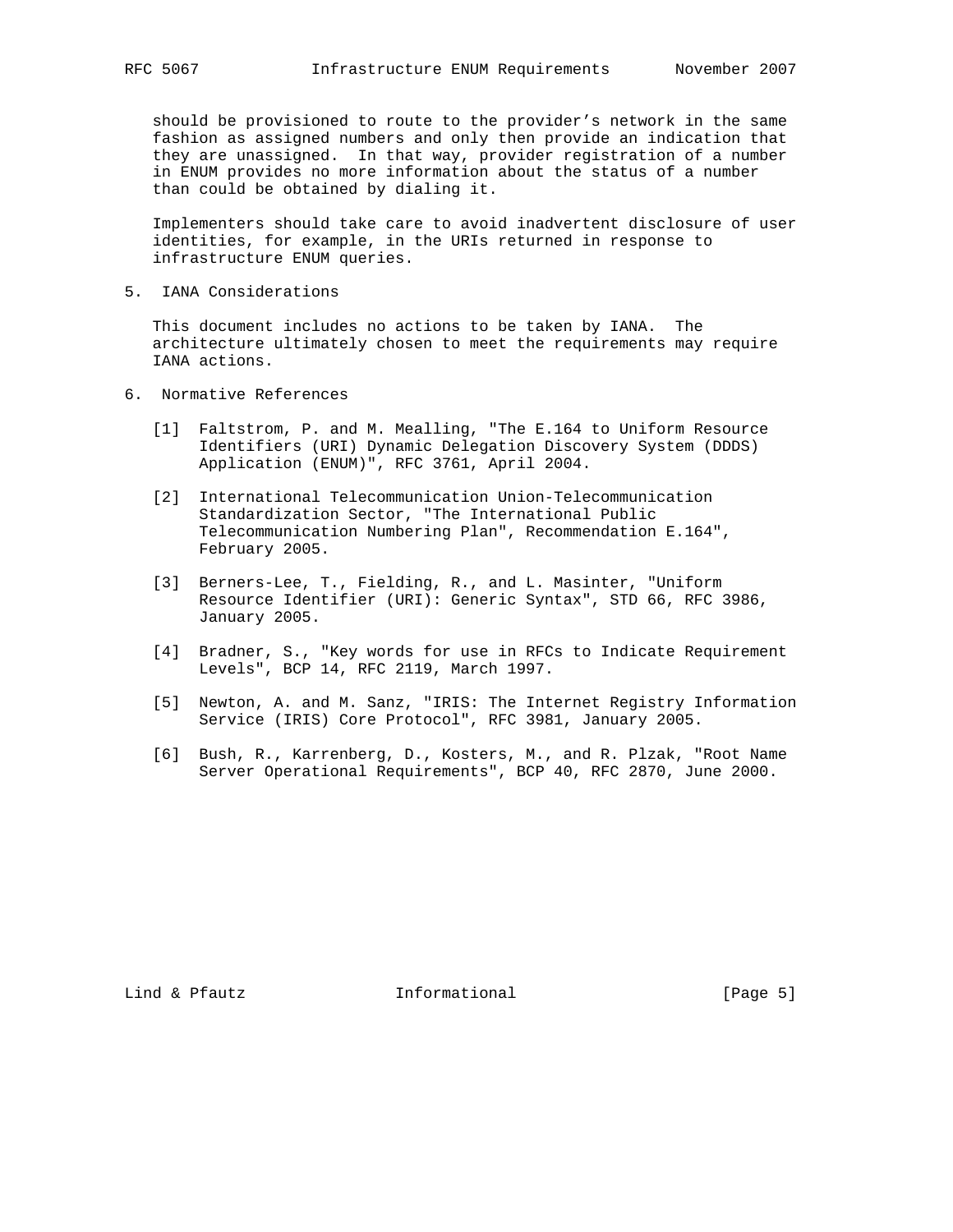Authors' Addresses

 Steven Lind AT&T Labs 180 Park Ave Florham Park, NJ 07932-0971 USA

EMail: sdlind@att.com

 Penn Pfautz AT&T 200 S. Laurel Ave Middletown, NJ 07748 USA

EMail: ppfautz@att.com